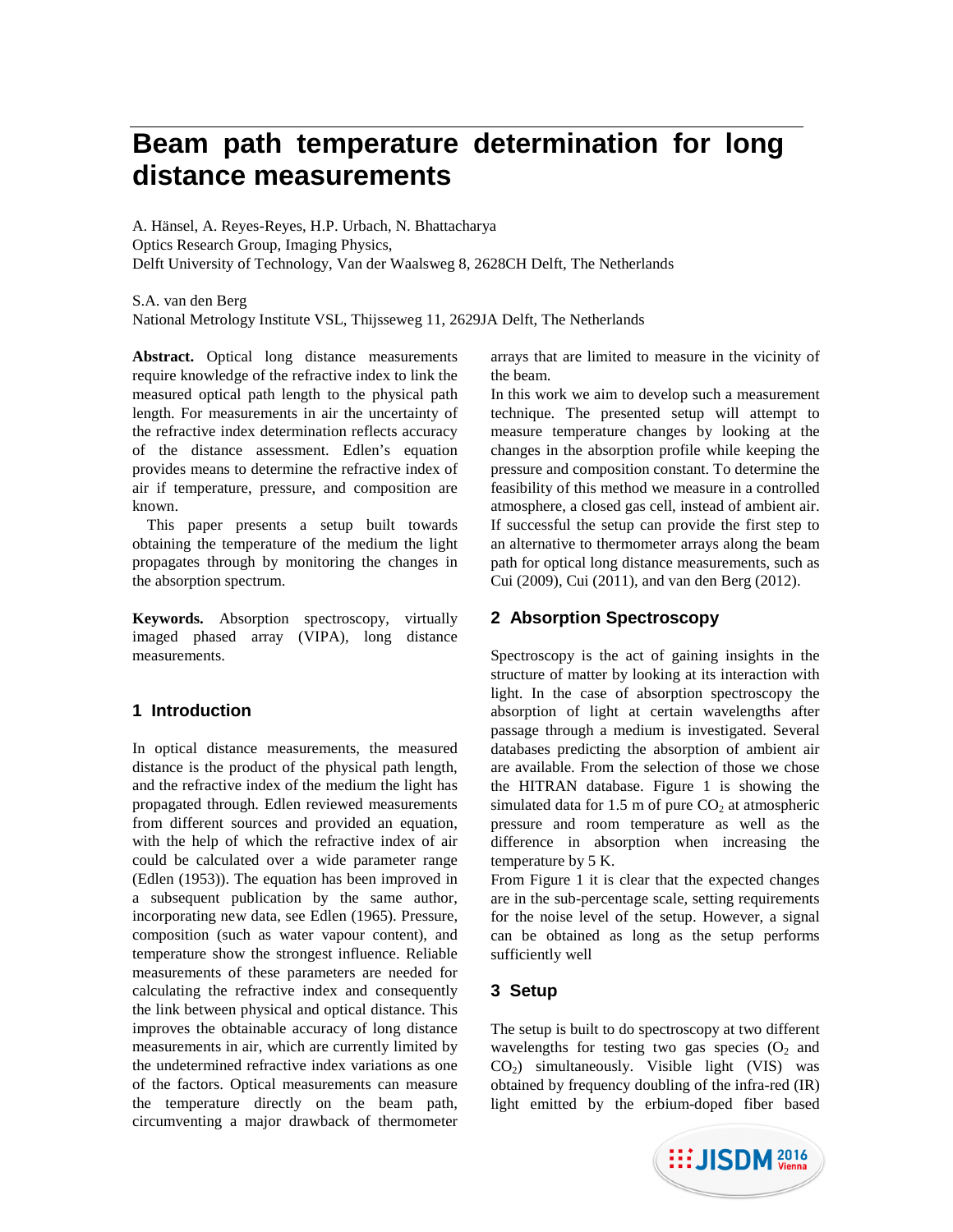frequency comb (FC) laser. This was done with the aim of detecting  $O_2$  since the laser wavelength is far from the  $_{02}$  spectral lines. The  $CO<sub>2</sub>$  wavelengths lie within the laser emission range. A schematic of the setup can be found in Figure 2.



**Fig. 1** (top) Absorption spectrum after passing through 1.5 m of pure CO2 at atmospheric pressure and a temperature of 296 K as obtained by HITRAN. (bottom) Difference in absorption for the same gas when changing the temperature to 301 K



**Fig. 2** The setup uses an IR FC laser source. Visible light is created by focussing on the second order nonlinear crystal. IR and VIS share the same beam path until they are separated by a dichroic mirror guiding each of them to the respective spectrometer

Both wavelength regions can be collimated with a parabolic mirror and share the same beam path in the medium ensuring the same volume under test. Two nearly identical spectrometers have been built with components operating at 1550 nm for  $CO<sub>2</sub>$  and 760 nm for  $O_2$  respectively. The gas cell is of 1.5 m length and can be controlled with mass flow and pressure controllers. A temperature sensor has been placed within the gas cell. To take a spectrum the gas cell has to be filled with a neutral background, which was  $N_2$  in our case.  $N_2$  does not show absorption at wavelengths under test.

#### **3.1 Virtually imaged phased array (VIPA)**

For the detection of absorption we used VIPA spectrometers. These spectrometers consist of a combination of VIPA etalon as high resolution angular disperser and a grating, which acts as a predisperser. The combination enables high resolution spectroscopy without sacrificing free spectral range (FSR), i.e. the ambiguity range after which two wavelengths can produce the same output on the spectrometer. Further details on the working principle of the VIPA etalon can be found in Xiao (2004).

A broadband laser source will produce a line pattern on the camera, which has to *stitched together* to obtain a line spectrum. In order to do this FSR and reference wavelength have to be determined as part of the calibration procedure. This can be done with the help of a single mode laser of known emission, which will show a spot on the VIPA image reappearing after one FSR. Alternatively the spectrum of a known gas species such as in a laser reference wavelength gas cell can be used for calibration. A typical image is shown in Figure 4.



**Fig. 3** VIPA spectrometer consisting of VIPA etalon and a grating as pre-disperser.